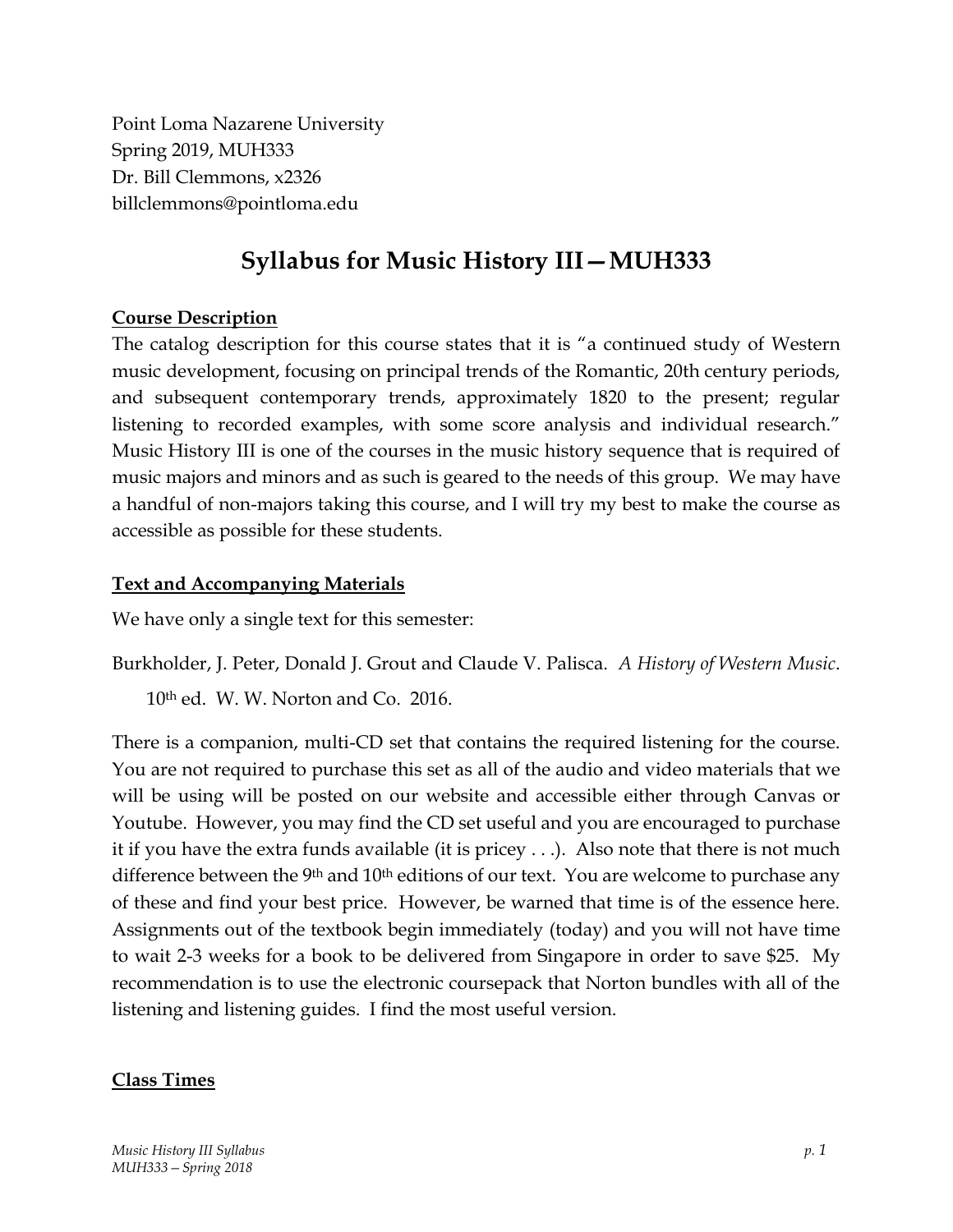Our class this semester meets MWF 1100-1150a. Please be punctual as we have a great deal to cover and only a handful of classes in which to cover it.

## **Final Exam Time**

The Final Exam is scheduled for Monday of the final exam week at 1030a. If there is some reason that you cannot take the exam at this time you must inform me in the first four weeks of the semester. If you ask for a different exam time at the end of April I will not be obligated to assist. Please make your travel arrangements now. There is a link to the Final Exam Schedule page on Canvas.

# **Course Objectives (What I hope to accomplish)**

- Introduce you to many (but not all) of the terminology, composers and compositions of Western Art Music from 1825 to the present day,
- Involve us in discussing the big trends, ideas and cultural shifts that inform this music and how we both perform it and listen to it,
- Introduce you to basic research methodology, research tools and the writing style that accompanies music research.

# **Course Learning Outcomes (What I hope that you accomplish)**

- Demonstrate a familiarity with the basic outline of Western Art Music—including terminology, composers and trends—from 1825 to the present day by successfully completing assignments, quizzes and chapter tests,
- Demonstrate an understating of the big themes that inform the music of our eras by posting to our discussion boards, engaging in classroom discussions and completing the listening quizzes,
- Demonstrate the ability to accomplish basic research in music by creating an annotated bibliography generated from the important bibliographic tools of music research including RILM, DDM, Grove's, IIMP and JSTOR,
- Demonstrate that you can engage the music of the Romantic and Modern eras as a performer by studying, analyzing, performing and discussing a composition from this era.

# **Units and Unit Tests**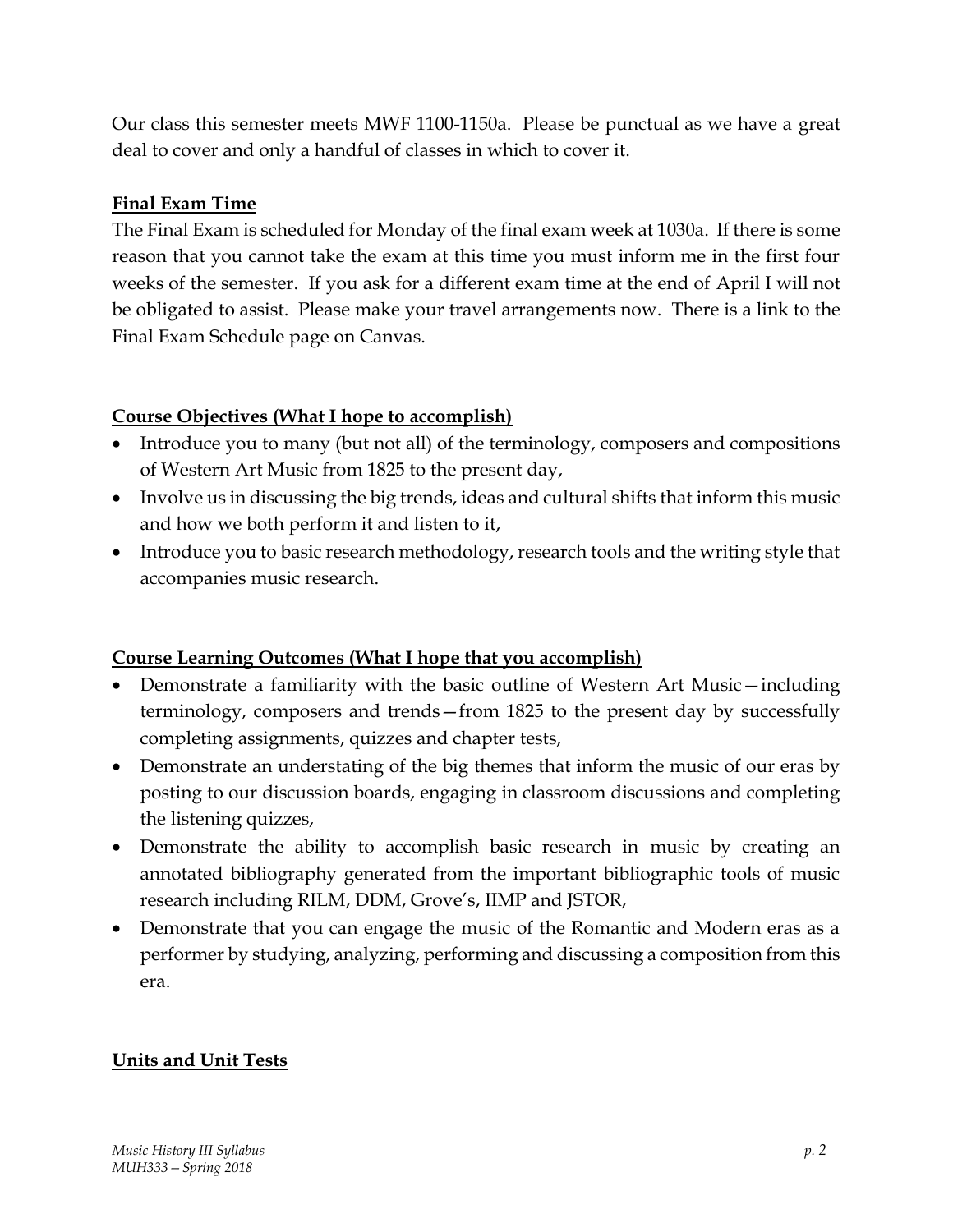We have thirteen chapters in our text that I will group so that three or four chapters will be tested as a unit every five or six classes. The unit tests are a mixture of multiple-choice and short-answer questions that cover both the information in our chapters and the listening assignments. The questions for the short answer section will mostly come from the online quizzes and the postings created on our class discussion board. The listening section is a mixture of the selections on the CD that accompany the chapters as well as the listening selections that we cover in class.

In addition to the Unit Tests there will be a comprehensive Mid-Term and Final Exam that will be a mixture of multiple-choice, short-answer and essay questions.

# **Projects, Group Work and Being Considerate**

Our class will be structured in such a way that we will spend one class discussing the contents of a chapter, usually a single concept, genre or composer, followed by a class devoted to in-class, group work, researching related music and composers. We then follow up our class sessions by posting our work on the eClass discussion boards or with an online quiz. You should plan on one posting and one online quiz per week.

Since at least one of our classes each week is devoted to doing in-class research, I am asking that you regularly bring a web-enabled device to each class. That is, if you own a laptop or tablet, please bring these items to class along with a set of headphones. Please realize that it is impossible to accomplish much musically on the small screen of a smartphone and that no phones will be allowed in class.

However, I am also asking that you refrain from distracting our class by answering email, cruising Facebook, or engaging in activities that are not directly beneficial to our class, our subject and to the other students in the class. Having direct access to the web can be a tremendous help in a class such as ours, but it also presents a potential distraction that can impede our class discussions and activities. Please be respectful of the time and investment of the students around you and avoid engaging in activities on the web during class time that present a distraction.

# **Recommended Software and Utilities**

Google Chrome—free [http://chrome.google.com](http://chrome.google.com/)

Since this class is devoted to European art music then by extension it also involves European languages. Google Chrome will automatically pop up and ask if you would like to translate pages that are not in English. Google Chrome is also the only browser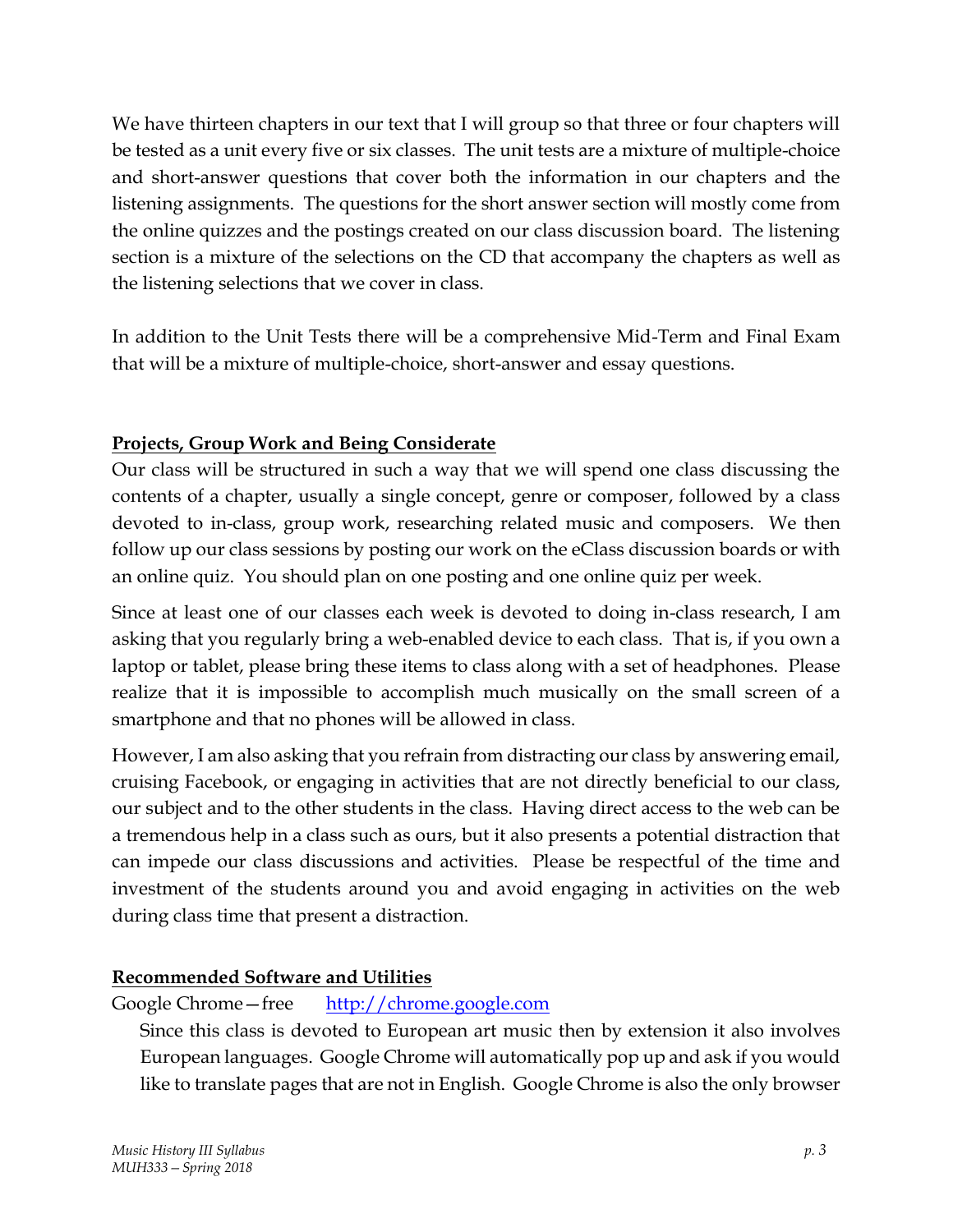currently on the market that is fully html 5 compliant. You will notice that a great deal of what is listed on our Listening List will not show up if you use Safari, Firefox or IE. Until such a time as the other browsers catch up to the current standards I would encourage you to make Chrome your default browser for the semester.

# VLC player—free <http://www.videolan.org/vlc/index.html>

VLC player really should be on your computer. It is a terrific utility and will allow you to play just about any type of media. It also does a good job of converting some media to other formats, although its conversion abilities are hardware dependent and therefore vary between PC and Mac.

# MS Office—free at<http://products.office.com/en-us/student/office-in-education>

Much of the work that we do in class will rely on Power Point and MS Word, two of the standard components in the MS Office suite. If you are using another package (Open Office, Apple iWork, Google Docs or similar products) you may find yourself unable to read, save or participate in an activity. Also, be aware that products like Google Docs are powerful but very limited. You will, for instance, have a difficult time formatting a document well in Google Docs. All papers and assignments must be turned in formatted correctly in MS word (doc) format. No exceptions! If you have decided to use another productivity package it is up to you to convert correctly. This suite of tools is available for all devices and OS's, including all mobile devices, and can also run through a browser.

# **Final Project and Presentation**

As with most of the courses offered by the PLNU Department of Music, Music History III maps its objectives to our Departmental Learning Outcomes. Our class objectives map to the LO for all Music Programs that states that students "become conversant with the outline of music history and literature." This LO is assessed through our Final Project which is one of the "signature assignments," or portfolio-level assignments in the Music Department. This semester you are being asked to generate a short lecture performance accompanied by an annotated bibliography, of the type that we often have to give as a part of Graduate Study in music.

The requirements for this project are as follows: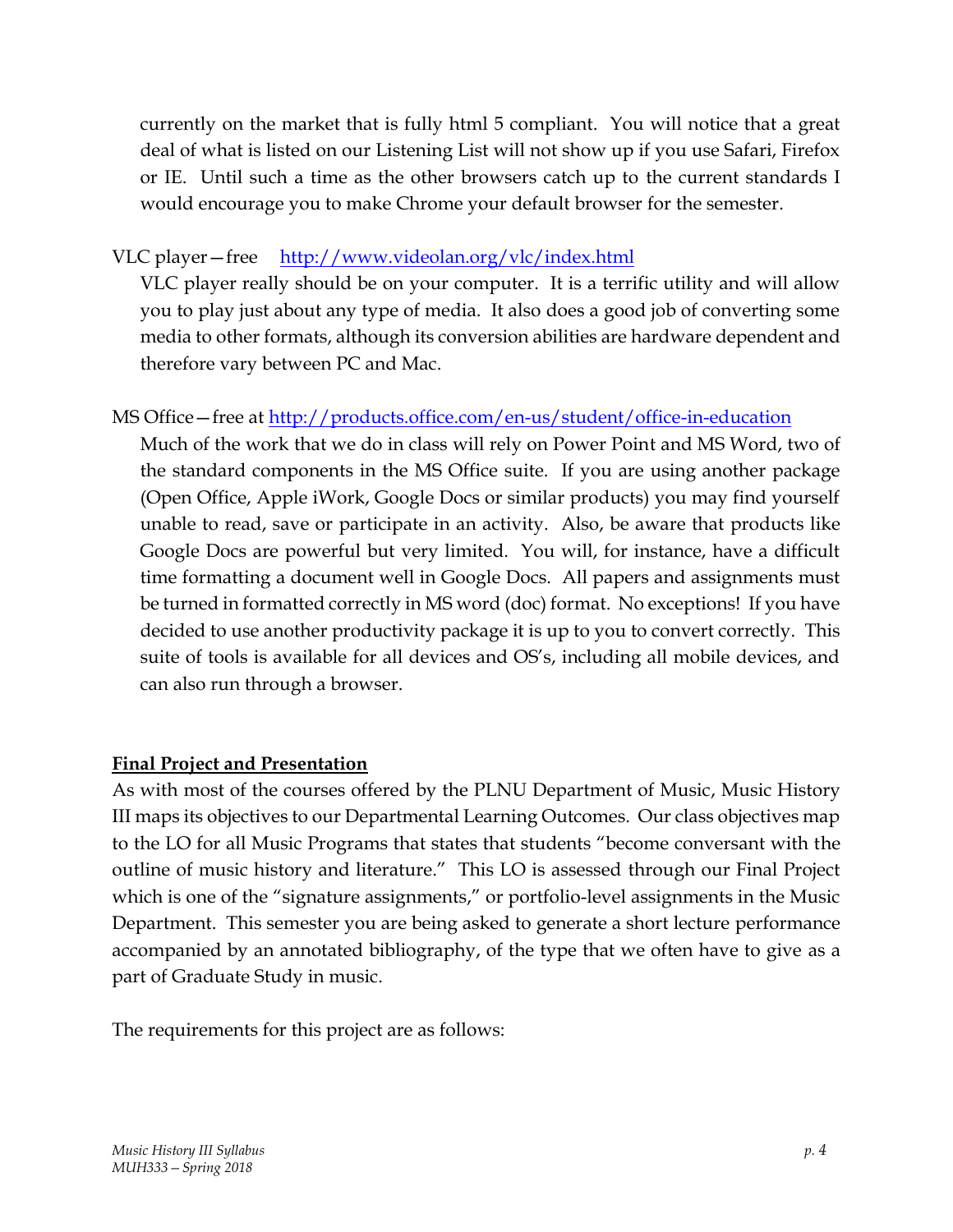- Pick a composition for your performing area that falls within our time period. You will both study this piece with your applied teacher and work on it in our class. This piece must be submitted to me for approval.
- Acquire a copy of the best performing edition of this work.
- Acquire a copy of the manuscript, first edition and/or sketches of the work.
- Go to SDSU and run a search through RILM to get an overview of the current state of scholarship and the central issues for your composition/composer.
- Follow up your bibliographic search from RILM with other databases, such as DDM, JSTOR, IIMP and similar.
- Generate an annotated bibliography for your piece/composer that outlines the most helpful works and scholarship.
- Create an analysis of your piece that incorporates your own ideas as well as ideas acquired through a review of the literature
- Perform your composition and present your scholarship at our two lecture/recitals at the end of the semester, Monday, 29 April, 430—730p.
- Write up your findings in a paper to be submitted by the end of the semester.

#### **Grading and Evaluation**

I maintain the grades for the class through our Canvas system. Hopefully, you are familiar with this system and are able to log into it. Both attendance and grades will be listed there.

| Class Discussions and postings | 10% |
|--------------------------------|-----|
| <b>Final Project</b>           | 15% |
| Unit Tests (4)                 | 25% |
| Online quizzes                 | 25% |
| Mid-Term and Final Exam        | 25% |

#### **Grading Scale**

The grading scale for this class is liberal and as follows:

| $100 - 93$ | A    |
|------------|------|
| $92 - 90$  | $A-$ |
| $89 - 87$  | B+   |
| $86 - 83$  | B    |
| $82 - 80$  | В-   |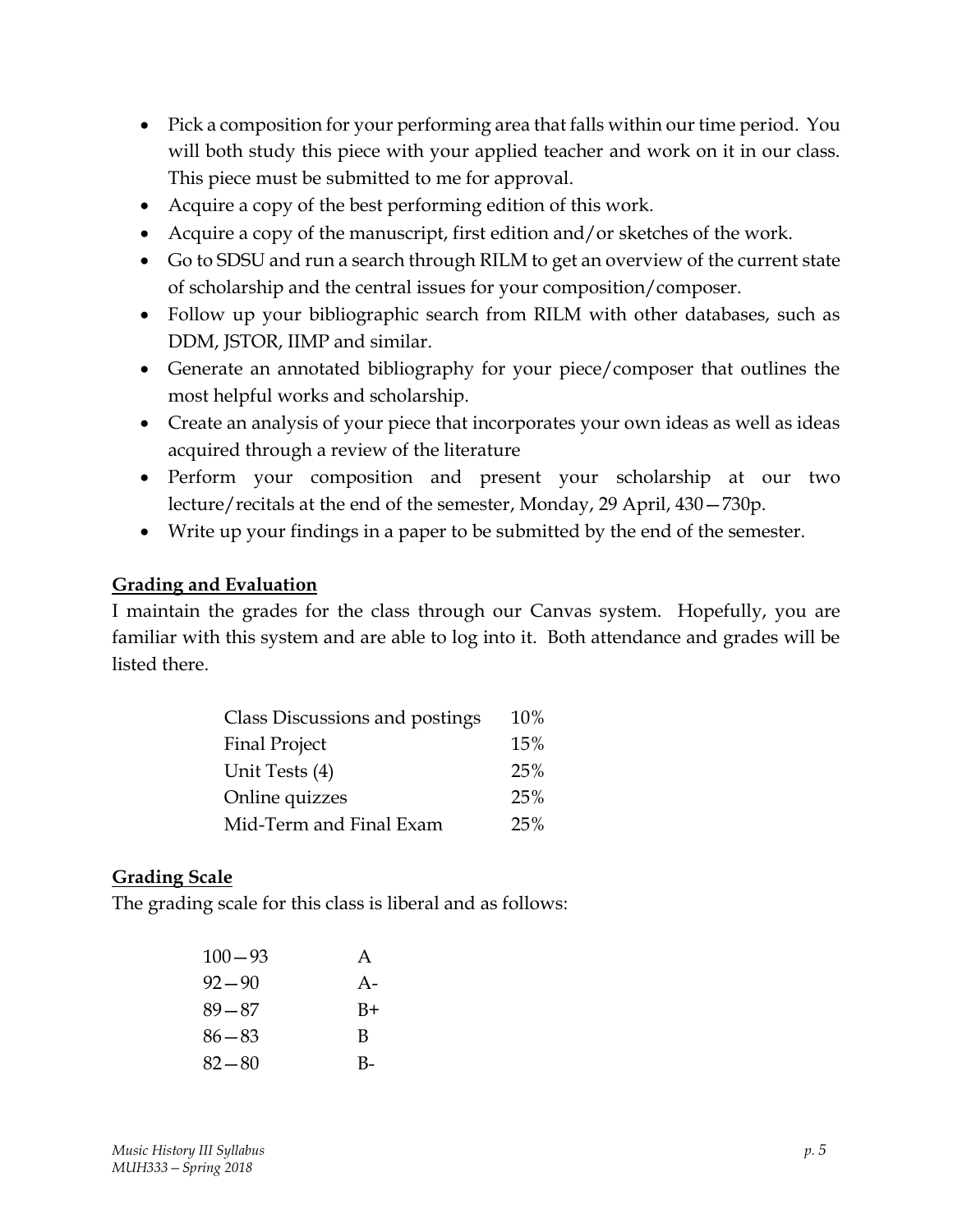| 79 — 77   | $C+$         |
|-----------|--------------|
| 76—73     | C            |
| 72—70     | $C-$         |
| $69 - 67$ | $D+$         |
| $66 - 63$ | $\mathbf{D}$ |
| $62 - 60$ | $\Gamma$     |
| $59 - 0$  | F            |

## **Attendance Policy**

I maintain a strict and inflexible attendance policy for this class. I take roll religiously and will keep a cumulative attendance list on the Canvas website. If you arrive late you will be listed as tardy. More than fifteen minutes late for a class is counted as an absence. Two tardies will count as an absence.

The College maintains a fairly tough stance concerning attendance: "any student whose number of absences in a class, for any reason, exceeds the equivalent of one and one half weeks of class may be de-enrolled from the class with a failing grade." This means four classes, eight tardies or any combination. Be forewarned! You will receive a warning at three absences, six tardies or any combination. I will receive a de-enrollment notice at four absences, no exceptions.

These absences may be used as you see fit. If you get a great opportunity to go skiing in Vail and are caught up and doing well, then use your cuts to take advantage of the opportunity. However, if you know that you have trouble getting up in the morning, tend to stay up to 2 AM playing Halo on your dorm's intranet, or are chronically sick, make arrangements now and plan accordingly. A rule of thumb for any class is that your total absences for the semester should never be greater than the total class meetings per week and should never be concurrent. I do not make up quizzes and there will not be any late postings to Canvas. Tests missed for a valid reason can be made up if you contact me to make arrangements.

# **Listening List**

Since this class involves a great deal of music that will be unfamiliar to most of us there is, therefore, a great deal of listening involved. Most of this listening will come from the optional CD's that accompany out text. These listening assignments are aggregated on our listening pages that are accessed from Canvas.